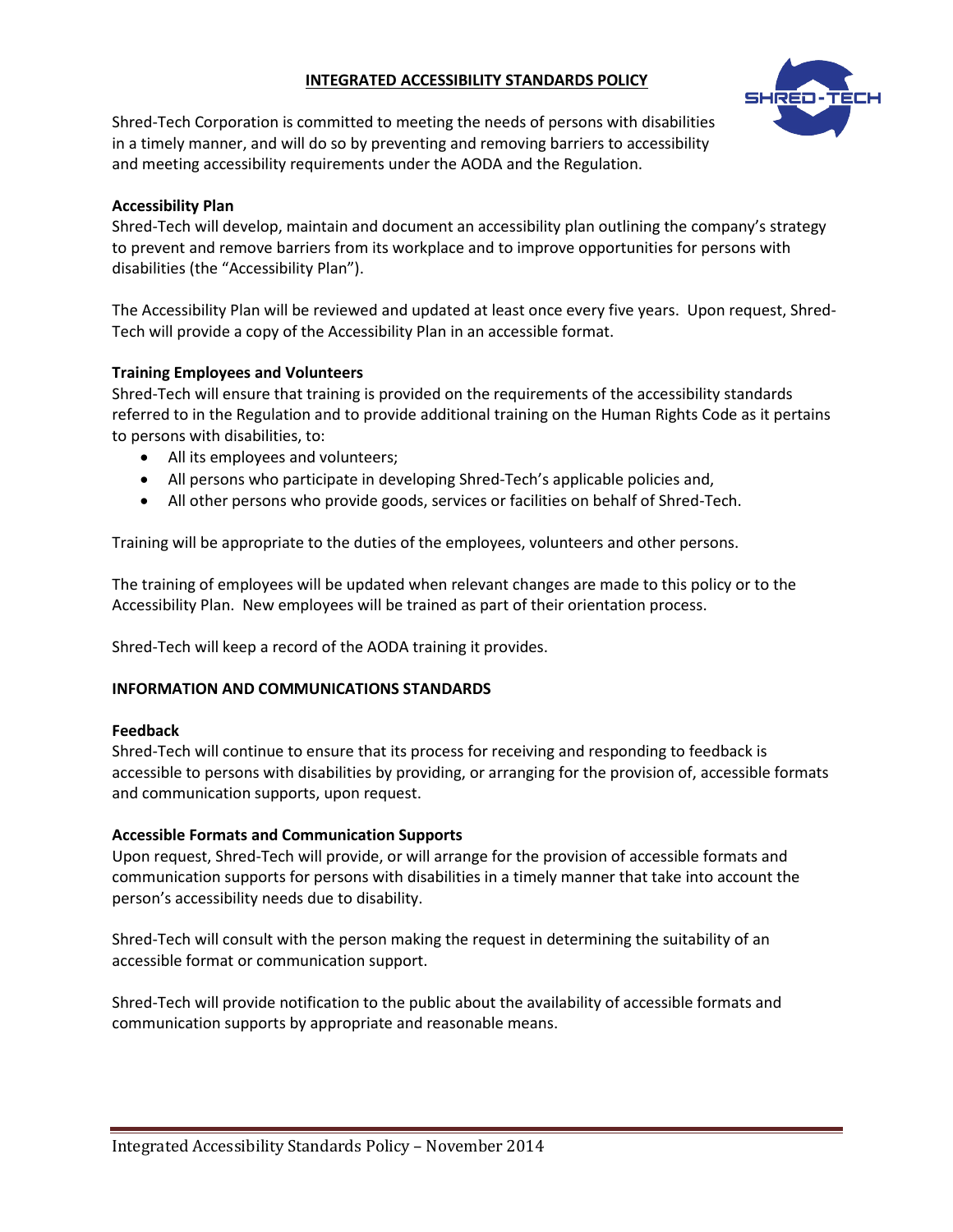## **Accessible Websites and Web Content**

Shred-Tech will ensure that its website, including web content, conform to the World Wide Web Consortium Web Content Accessibility Guidelines (WCAG) 2 .0, at Level AA except where this is impracticable.

#### **EMPLOYMENT STANDARDS**

### **Recruitment**

Shred-Tech will provide notification to its employees and the public about the availability of accommodation for applicants with disabilities in its recruitment process.

#### **Recruitment, Assessment or Selection Process**

Shred-Tech will notify job applicants, when they are individually selected to participate further in an assessment or selection process that reasonable accommodations are available upon request in relation to the materials or processes to be used.

If a selected applicant requests an accommodation, Shred-Tech will consult with the applicant and provide or arrange for the provision of, reasonable accommodation in a manner that takes into account the applicant's accessibility needs due to disability.

#### **Notice to Successful Applicants**

When making offers of employment, Shred-Tech will notify the successful applicant of its policies for accommodating employees with disabilities.

#### **Informing Employees of Supports**

Shred-Tech will continue to inform its employees of its policies (and any updates to those policies) concerning support for employees with disabilities, including policies on the provision of job accommodations that take into account an employee's accessibility needs due to disability. This information will be provided to new employees as soon as practicable after commencing employment.

## **Accessible formats and Communication Supports for Employees**

Upon the request of an employee with a disability, Shred-Tech will consult with the employee to provide, or arrange for the provision of, accessible formats and communication supports for information that is needed to perform his/her job, and information that is generally available to other employees.

In determining the suitability of an accessible format or communication support, Shred-Tech will consult with the employee making the request.

## **Workplace Emergency Response Information**

Shred-Tech will provide individualized workplace emergency response information to employees who have a disability, if the disability is such that the individualized information is necessary, and if Shred-Tech is aware of the need for accommodation due to the employee's disability. Shred-Tech will provide this information as soon as practicable after becoming aware of the need for accommodation.

Where the employee requires assistance, Shred-Tech will, with the consent of the employee, provide the workplace emergency response information to the person designated by Shred-Tech to provide assistance to the employee.